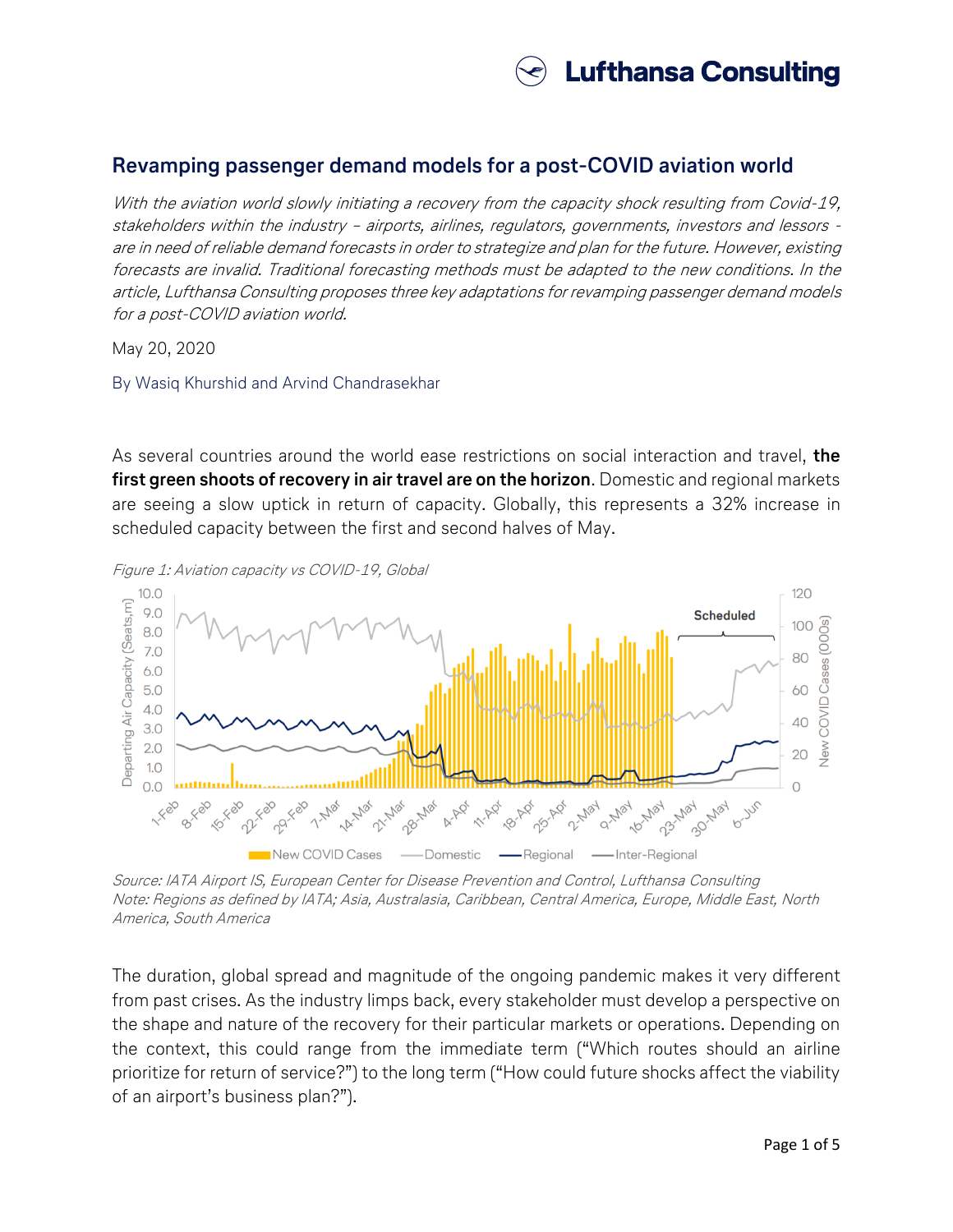

**Existing demand models are for all intents and purposes invalid**, especially for the short term. New methodologies are required to address the multiple, highly dynamic factors at play and potential changes to traditional trends in passenger behavior. A structured and datadriven approach with a strong foundation will allow the industry to address the complexity of the issue.

A bankable forecast can be achieved through three key adaptations to the traditional forecasting methodology.

## **1. A new reality requires new indicators of demand**

**Lufthansa Consulting considers five key clusters** of factors, representing the stage of virus infection, the economic and regulatory situation, the likelihood of travel by different passenger types, variations in constrained demand owing to airline driven factors and changes in customer behavior.





Source: Lufthansa Consulting

New indicators also necessitate new modes of data collection and management. Active dashboards reading real time data, particularly on factors related to disease containment, travel restrictions, booking trends and customer sentiment, are essential to monitor developments and incorporate them into planning and forecasting.

## **2. The future is comprised of four distinct segments**

As the industry emerges from the depths of the Covid-19 crisis, it is important to recognize that there are different segments to the recovery, each of which varies in the level of uncertainty and hence the factors driving traffic and the duration. Segregation of the forecast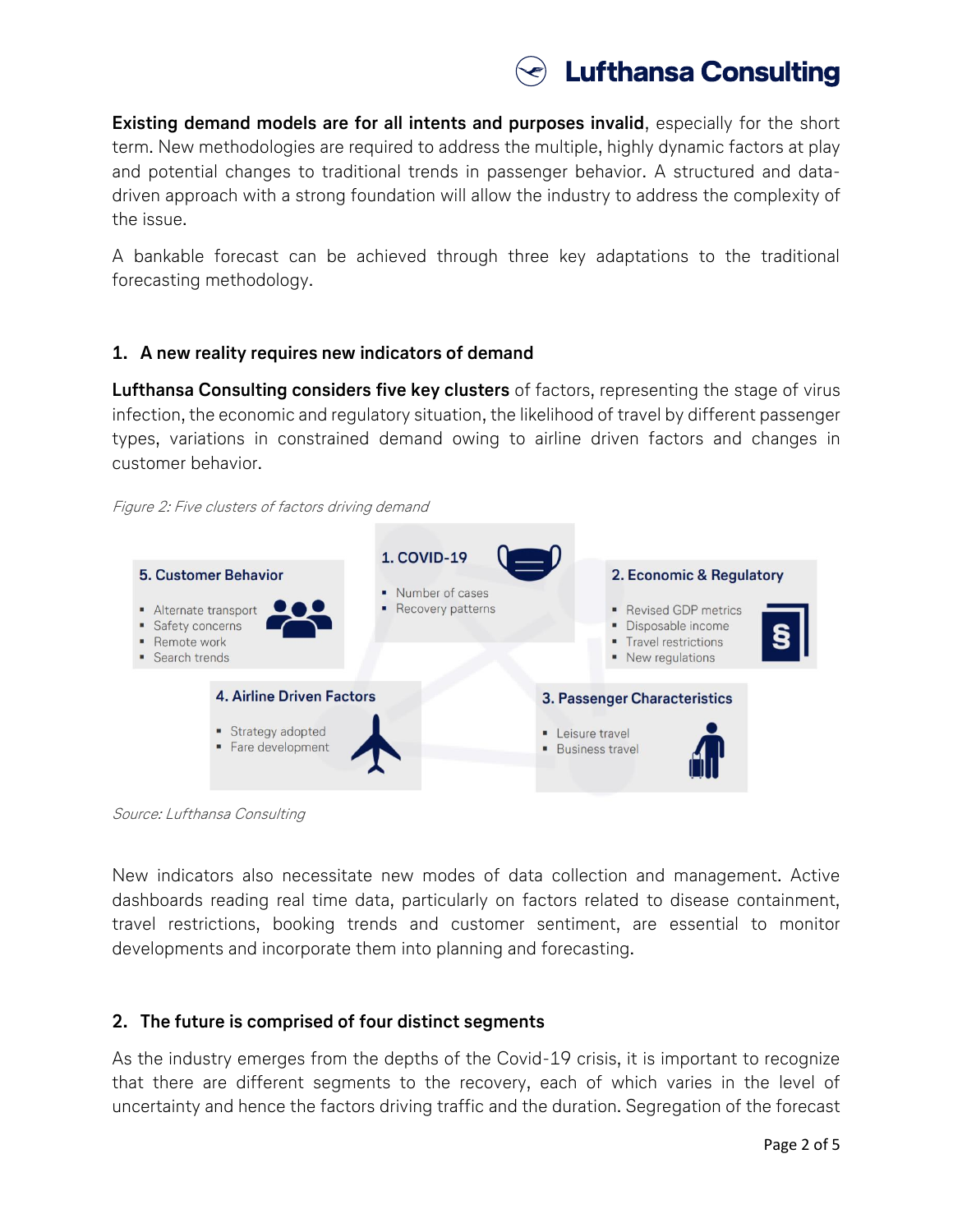

and applying a different approach to each allows one to group elements of uncertainty and tailor forecasting to the most relevant factors.



Figure 3: Four segments of post-COVID demand forecasts

The first segment evaluates **near term revival** in 2020, based on immediate factors such as the easing travel restrictions, traveler search or booking behavior and improving business and customer sentiment. For airlines, this addresses the question of which routes are likely to support a relaunch of operations (and is supported by Lufthansa Consulting's Route Prioritization tool). For airports, it allows facility and financial planning for the rest of the year.

Benchmarking against selected countries that are earlier in the COVID-19 recovery curve offers insights into possible timelines for removal of traffic restrictions and return of capacity. For instance, China lifted most domestic travel restrictions in early April following a ~96% fall in new-COVID infections between February and March, with domestic air capacity in April rising to ~60% of January volumes. However, such benchmarks should be approached with caution to extract the correct insights, taking into account any unique features of the markets under consideration and learning from the outcomes, for example the load factors achieved. Route prioritization would typically be built off customer activity on booking channels, search behavior and the results of sentiment surveys, coupled with airlines' historical information and a view on market consolidation.

The second segment, **traffic growth in 2021**, is the most important part of the exercise as it lays the baseline for long-term demand. The forecast here is primarily based on the five clusters of demand recovery mentioned earlier. Historical demand shocks provide, to an extent, benchmarks to understand the unique demand recovery patterns in comparable markets. For example, after the 2008 Global Financial Crisis, it took ~7 years to for passenger volumes to recover in the United States ('U-shape') as compared to the  $\sim$ 2 years in the European Union ('V-shape'), despite the quicker economic recovery in the US. This was driven, in part, by a longer period of restructuring and consolidation in the US.

Source: Lufthansa Consulting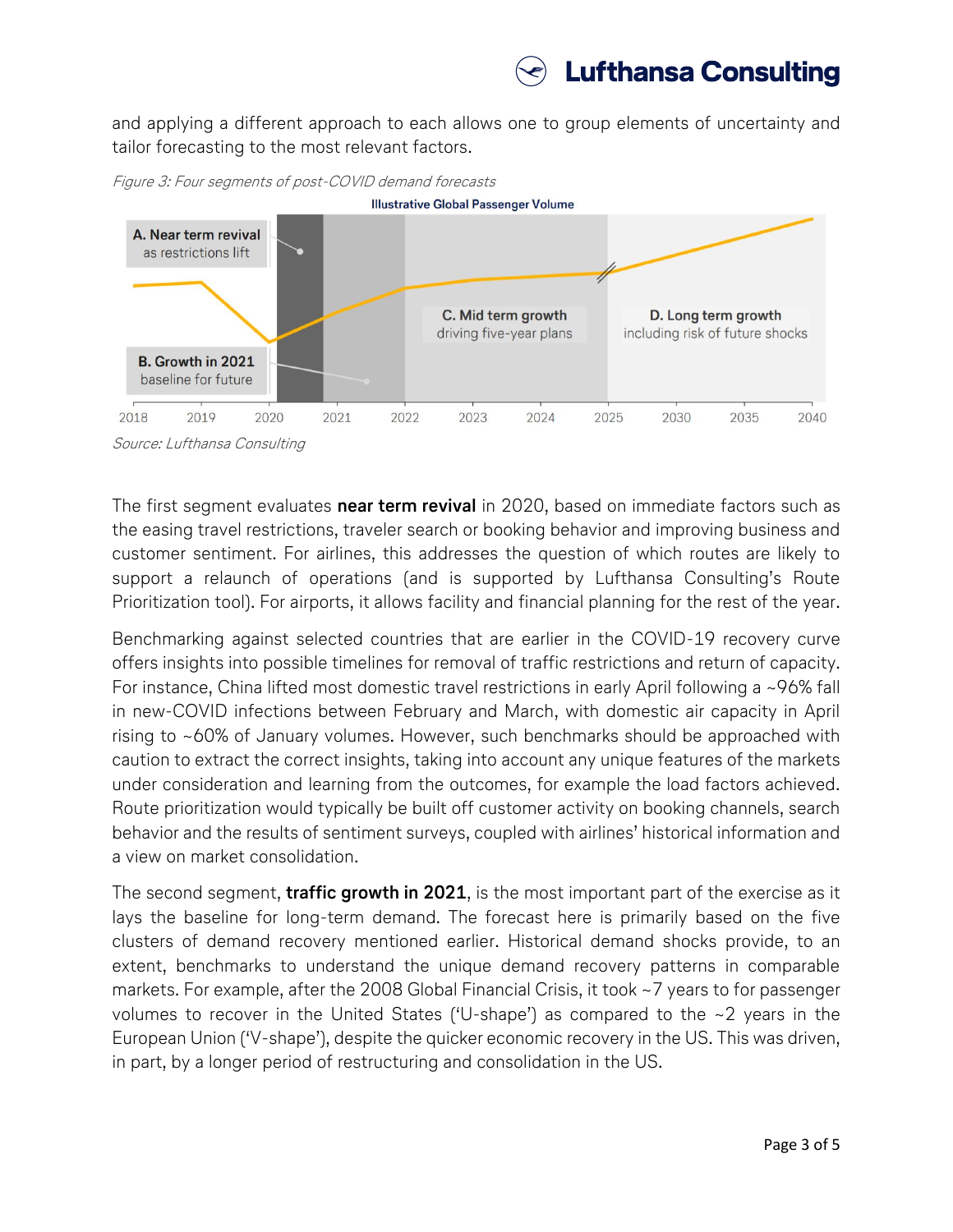

Figure 4: Demand recovery post 2008 Financial Crisis, USA vs EU



Source: IATA Airport IS, IHS Markit, Lufthansa Consulting

The third and fourth segments of **mid and long term growth** see a gradual shift from the "five clusters" of demand recovery to the traditional drivers of air traffic. These include socioeconomic parameters (such as population, GDP per capita), geographic factors (such as tourism appeal, catchment area) and regional factors (trade, bilateral relations). At this point, the historical relationships between these factors and air traffic can be consistently used to estimate passenger demand.

## **3. Flexibility and inventiveness are essential to navigate a dynamic environment**

The final adaptation required is greater flexibility and higher-level of dynamism. This is particularly true for airlines building a view of near term developments.

Forecasts must be reviewed and refreshed at regular intervals, with the latest (in some cases, real time) data being incorporated. The earlier seasonal or quarterly forecasting cycles will therefore shrink to weekly updates for short term views. Further, all companies must be prepared to adopt a 'test and learn' approach. Quick trials (such as reopening bookings on a route) backed by relevant KPIs and efficient decision making allowing for informed changes are likely to be the best way to act on and validate demand projections. Finally, one should also incorporate scenarios beyond the traditional worst, base and best-cases to account for the possibility of further shocks, be they medical (a recurrence of the virus), economic (a deeper financial downturn) or strategic (consolidation of operators in a market).

Predicting the future with absolute accuracy is impossible, but applying the three key adaptations to traditional demand forecasts can provide a robust estimate of future volumes. This would provide a strong, data backed basis for stakeholders in the aviation industry to plan their path through and beyond the storm brewed by COVID-19.